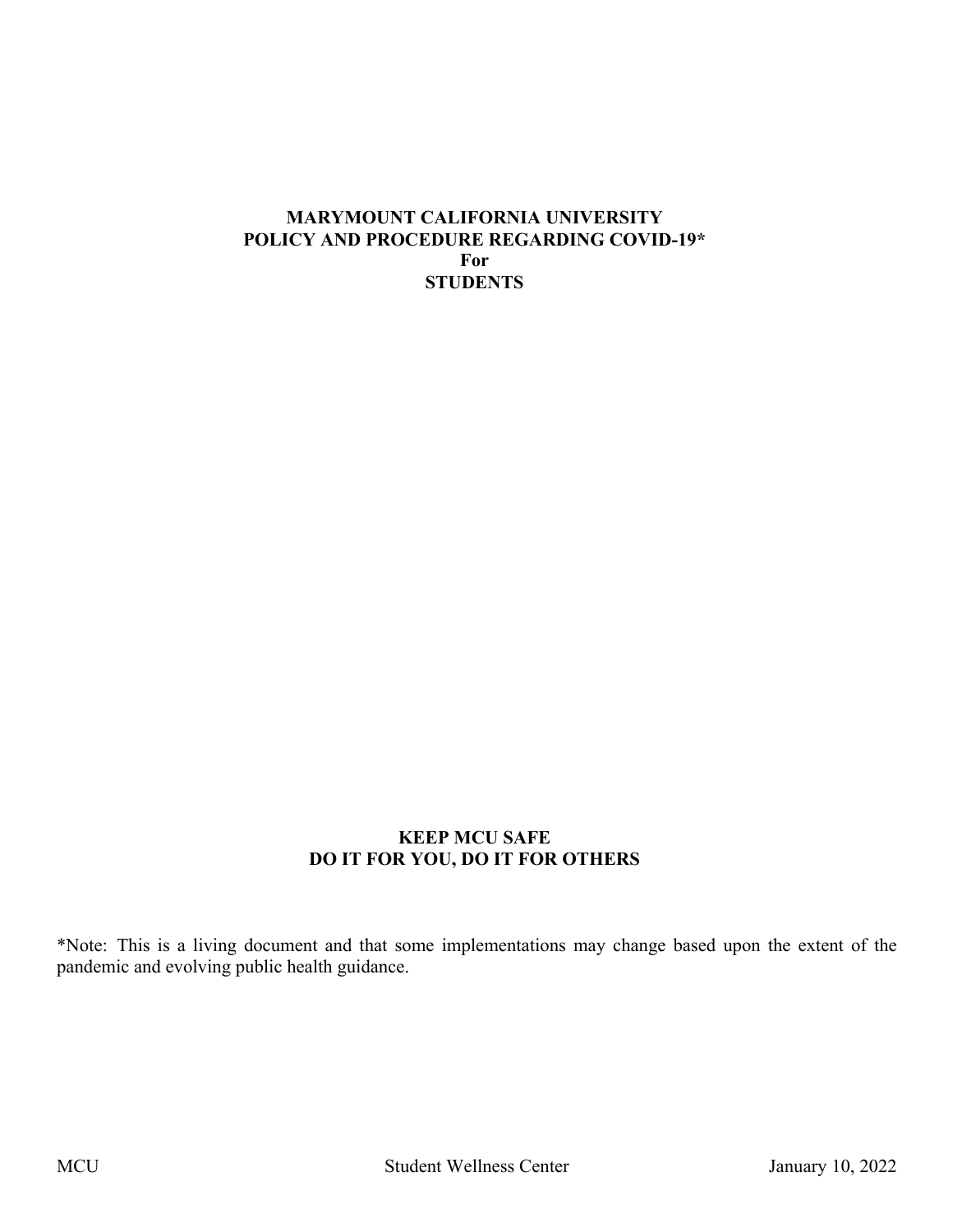# **PERSONAL SAFETY PRACTICES AND EXPECTATIONS**

Each member of the MCU community is first and foremost personally responsible for their health and wellbeing. As such they should always use good judgement in any and every activity they undertake. This is a personal responsibility which is assumed of everyone in our community. The following best practices in personal safety and hygiene will help us slow the spread of disease and protect vulnerable populations. Per orders of the Los Angeles County Department of Public Health (LAC DPH), MCU students must:

### **COVID-19 Vaccine Requirement for Spring 2022:**

The MCU COVID-19 Task Force along with Cabinet have approved requiring the COVID-19 vaccine for all students that are scheduled to attend in-person classes for Fall 2021 and the COVID-19 Vaccine Booster starting Spring 2022. Students that are 100% online and will not be participating in any on-campus/in-person sponsored event/program nor internship/practicum will be exempt from this requirement and should notify the Student Wellness Center (SWC). Students moving into the Villas are required to submit proof of complete vaccination status including the COVID-19 vaccine booster or have an approved Vaccine Exemption on file with the SWC PRIOR to move in. Students that have hybrid classes and/or in-person classes are required to submit proof of vaccination PRIOR to the start of the first day of class or have an approved exemption on file with the SWC prior to the first day of class. International students will be allowed to move in as they work on obtaining their vaccinations as they may have not had access to vaccinations in their home country. The SWC will work closely with international students to get them in compliance with this policy. Exemptions may be filed for religious or medical reasons along with the additional paperwork required to the SWC).

Failure to submit proof of COVID-19 vaccine & booster or have an approved vaccine exemption on file prior to the first day of school may cause your course schedule to be changed (to online only) or dropped. See latest COVID-19 vaccine policy for specific changes in the policy.

### **COVID-19 Testing Requirement for Spring 2022 and Beyond:**

### **General Student Population**

Students that are asked to submit proof of negative COVID-19 test are asked to submit proof within 48 hours of having been notified. Students are not to miss class for such testing and can contact the SWC if they need assistance to get the testing site. Students are to E-mail or Fax the test results to the SWC (an email will be provided with specific instructions).

### **Student Athletes**

Testing for Student Athletes will be arranged with Athletics. Student Athletes are to follow the NAIA and LAC DPH guidance around testing. See latest COVID-19 vaccine policy for specific changes in the policy.

### **Stay home when sick or if you have had close contact with someone with COVID-19**

Students must conduct symptom monitoring before coming onto campus. **If at any time you are feeling ill, stay home, do not come onto campus (if you live in residence, notify your RA immediately via text or phone call and remain in your room until further instructions are provided and/or seek medical advice).** See Appendix A: MCU Student COVID-19 Symptom Monitoring Checklist.

#### **Wash your hands:** Review CDC "When and How to Wash Hands" and watch hand washing video https://www.cdc.gov/handwashing/when-how-handwashing.html https://www.cdc.gov/handwashing/videos.html

-Wash your hands often with soap and water for at least 20 seconds especially after you have been in a public place, or after blowing your nose, coughing or sneezing. Soap and water is available in all restrooms.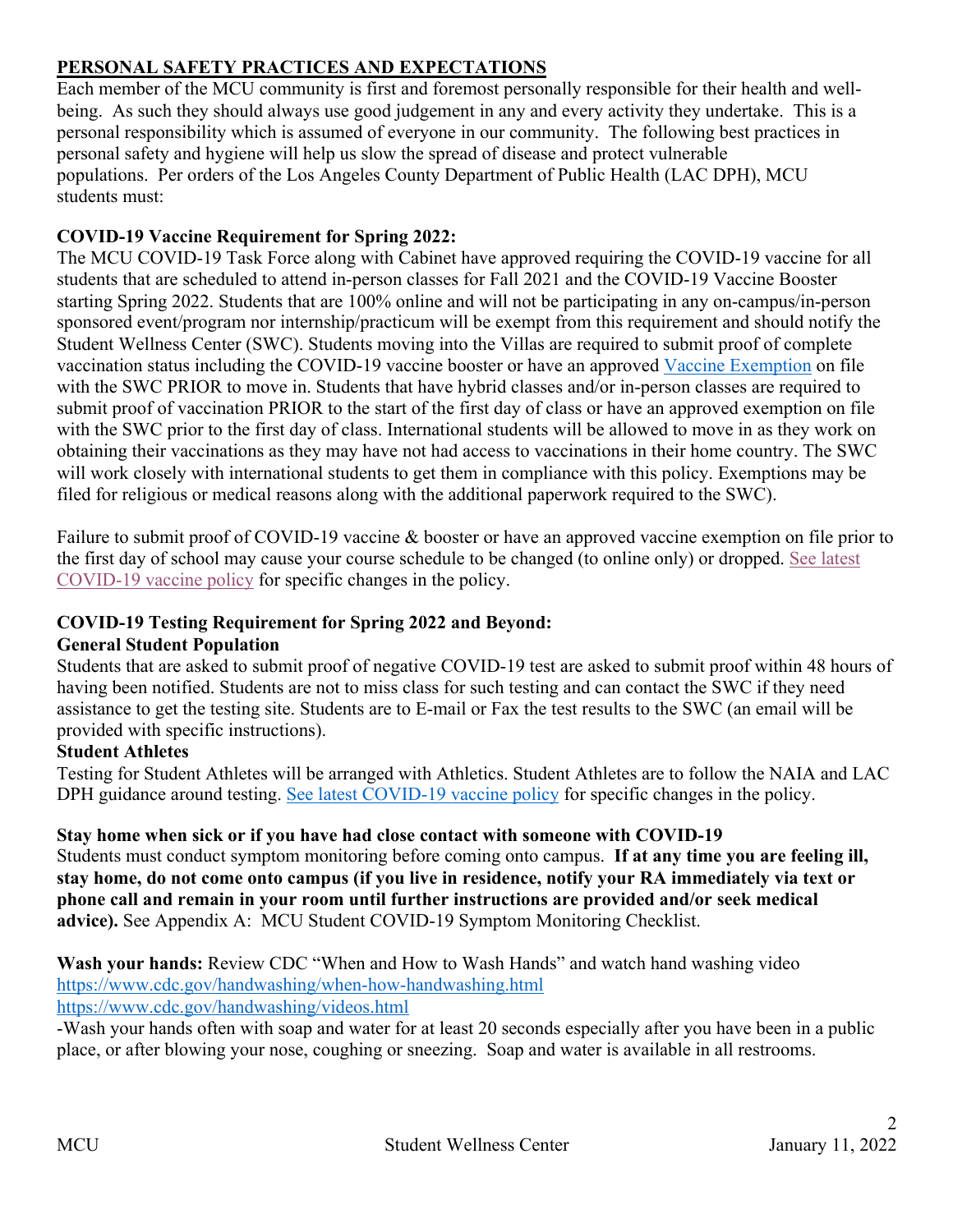-If soap and water is not readily available, use a hand sanitizer that contains at least 60% alcohol. Cover all surfaces of your hands and rub them together until they feel dry. Hand sanitizer dispensers have been installed around campus.

-Avoid touching your eyes, nose, and mouth with unwashed hands.

-Wash or sanitize upon entering a campus building.

**Cover coughs and sneezes:** If you are in a private setting and do not have on your face covering, remember to always cover your mouth and nose with a tissue when you cough or sneeze or use the inside of your elbow. Throw used tissue in the trash; immediately wash your hands with soap and water for at least 20 seconds. If soap and water are not readily available, clean your hands with a hand sanitizer that contains at least 60% alcohol.

**Wear a face covering in community settings:** All members of the MCU community must wear a face covering regardless of their vaccination status, especially when they are in contact, or likely to come in contact, with others. This includes if you live in residence, when not alone in your private room, wear a face covering and also when not with those that are in your household, wear a face covering. Although these face coverings will not protect you from contracting the virus, wearing a face covering in public settings helps protect others and prevent the spread of the virus and is recommended by the CDC. You do not need to wear a face covering if you are alone in your private room or in your personal vehicle. \*Note: See latest LAC DPH guidance & CDC guidance.

Face covering/mask exemptions:

The following individuals are exempt from wearing a face covering:

- Persons with a medical condition, mental health condition, or disability that prevents wearing a face covering. This includes persons with a medical condition for whom wearing a face covering could obstruct breathing or who are unconscious, incapacitated, or otherwise unable to remove a face covering without assistance.
- Persons who are hearing impaired, or communicating with a person who is hearing impaired, where the ability to see the mouth is essential for communication.
- Persons with a chronic respiratory condition or other medical conditions that make use of a mask hazardous.
- \*Note: Subject to change, see latest LAC DPH guidance & CDC guidance.

-The face coverings recommended by the CDC and LAC DPH vary, however an upgraded mask is recommended such as medical grade masks, such as surgical masks, PPE or N-95 respirators. -General considerations for wearing a face covering

- Review CDC guidance *see "Your Guide to Masks"*
- Review LAC DPH face covering guidance.

**Avoid Handshakes. Etc:** Eliminate handshakes, fist-bumps, high-fives, hugs or other forms of greeting that reduce physical distancing. If you must shake someone's hand, please consider washing your hands soon after or ff soap and water is not readily available, use a hand sanitizer that contains at least 60% alcohol.

**Cleaning shared spaces:** Cleaning supplies are provided around campus so that you can wipe down shared spaces such as a desk, computer keyboard, etc. We strongly discourage that you share items such as pens/pencils, etc. See the latest LAC DPH IHE guidance on cleaning & disinfecting.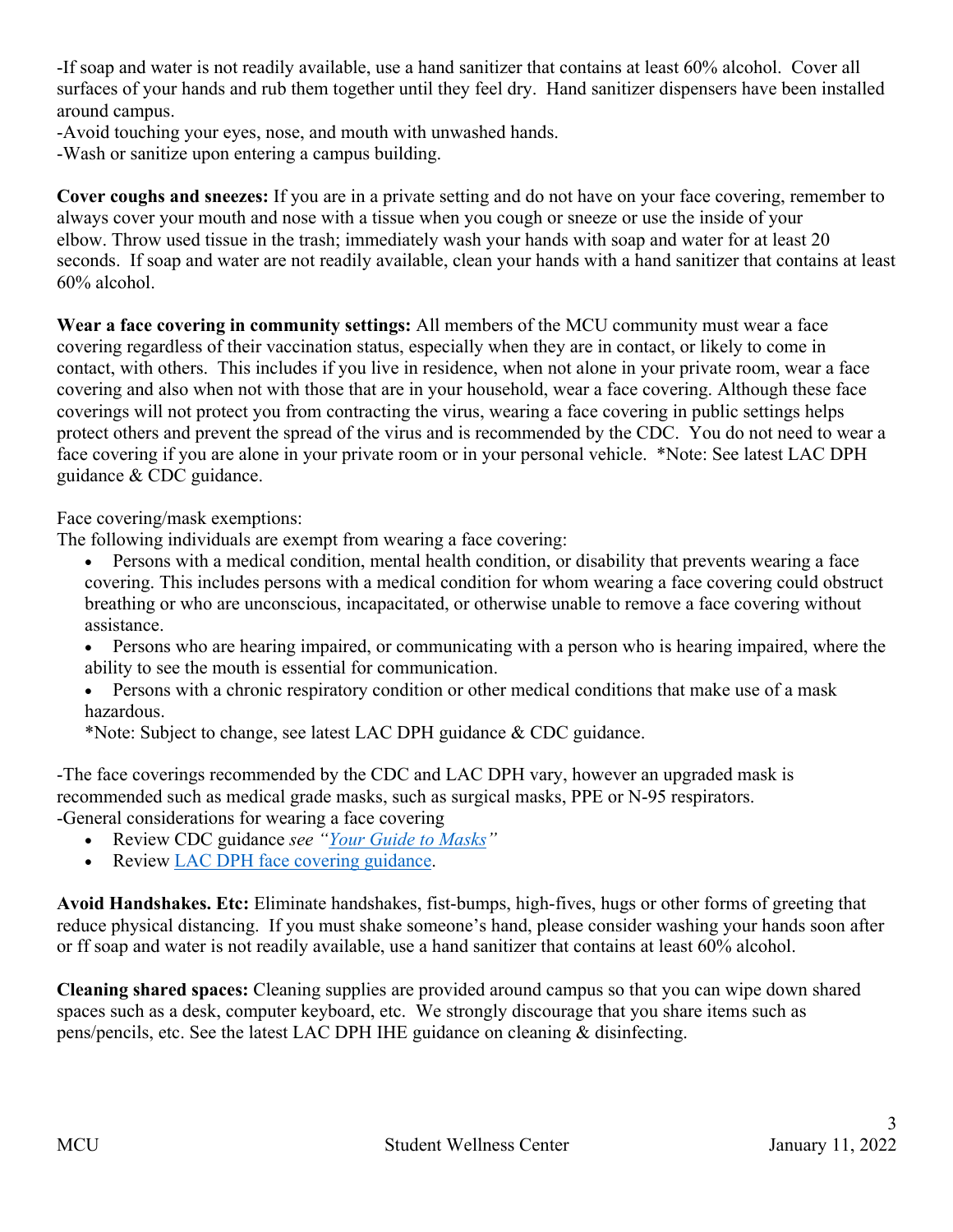**Physical Distance:** In addition to everyday steps to prevent COVID-19, keeping space between you and others is one of the best tools to avoid exposure and slow the spread of COVID-19. **Although physical distancing is no longer required by the LAC DPH**, we encourage you to remain physically distant when possible. -Students are encouraged to stay out of crowded places, avoid mass gatherings and wear your face covering when you are in such spaces (see latest CDC & LAC DPH guidance on face coverings as these guidance change frequently).

- Faculty and Staff whenever possible will encourage physical distancing while students visit various oncampus offices.

- If student business have to be conducted in-person, students are to wear cloth face coverings and maintain physical distance of at least six feet when possible.\*

\*Note: subject to change, see latest LAC DPH guidance.

**Villas Residents:** If you live in residence, it is your responsibility to clean and disinfect all shared spaces (such as kitchen, bathroom, etc.). See residential protocols. Remember to wash your hands often. For Spring 2022, all students moving into the Villas must show proof of negative COVID-19 test 72 hours prior to move in into the SWC.

### **GUIDANCE FOR ON-CAMPUS SCENARIOS**

**Classrooms:** Attendance should be taken when you are in class to better reach you in the event of an outbreak. Every effort must be made to maintain physical distance, the wearing of face covering, remaining home when ill, cleaning, etc. (see sections above). It is your responsibility to notify your instructor if you become ill in order to better assist you. It is recommended that you wash your hands before and after leaving the classroom (and/or use appropriate hand sanitizer that contains 60%+ alcohol). MCU is committed to cleaning and disinfecting every classroom, however, if there are supplies available in the classroom, feel free to clean your space/desk before each use and avoid sharing any items (i.e. pens, etc.). For any expected long-term absences (see course syllabi for attendance policy), contact the Disability Coordinator (see accommodations section below) for assistance.

**MCU Offices/Visiting Faculty:** In the event that an on-campus business/meeting has to be conducted in person, please follow the guidelines noted above regarding physical distancing (if possible), wearing a face mask, etc. All MCU offices should provide enough space for students to distance themselves from each other and guests (and/or a Plexi-glass is set up to facilitate distance). Students with concerns about MCU office spaces should contact the COVID-19 Compliance Officer.

**Meetings/Student Organizations:** Meetings are encouraged to be conducted virtually. If an in-person meeting must be conducted, make every effort to follow guidance noted above.

**Café/Shared Spaces:** We ask students to avoid congregating in the café, other dining facilities and other common spaces. If you must congregate, follow the guidance noted above.

**Food/Beverage:** Sharing of communal food is discouraged. For small, related meetings and/or programming with food, every attempt must be made to individually package the food and if possible avoid sharing serving spoons/utensils. When not eating/drinking, we ask that you put back on your face covering.

**Visitors:** Visitors are permitted on-campus and are asked to complete the QR Code upon entry. Visitors are instructed to wear a cloth face covering during their visit at all times (beside when drinking/eating). This applies to adults and children over the age of two (2). Only individuals with chronic respiratory conditions or other medical conditions that make use of a mask hazardous are exempted. Visitors must also encouraged to maintain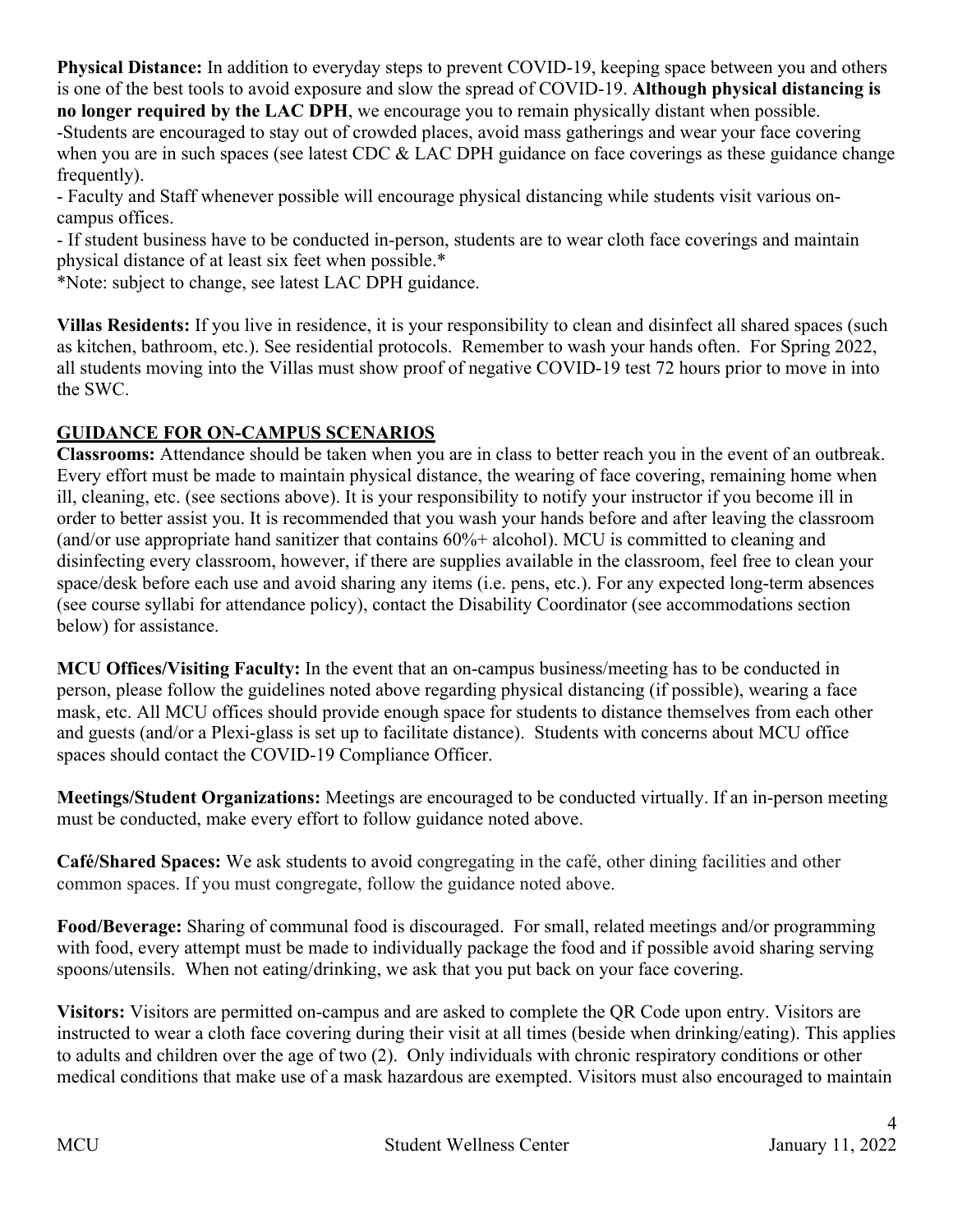physical distancing if possible. Note: The Visitor Policy is subject to change in the event of an outbreak. For visitors at the Villas, see Villas policy/procedures.

**Shuttle/Transportation:** All riders are required to wear face masks; Windows are encouraged to be open to help increase outdoor air flow (weather permitting). \* Subject to change, see latest LAC DPH guidance.

**Fitness Center at Villas:** See Villas Policy/Procedures.

**Commitment to a safe, welcoming campus:** The coronavirus has brought a great deal of uncertainty to our lives, along with potential for misinformation that can be harmful or insensitive. It easy during fearful times to say or do things that diminish groups of people. MCU is committed to a safe, welcoming campus that promotes respecting the differences within our community. That sense of belonging begins with supporting each other, especially those facing bias, discrimination and attacks on their identity. Calling COVID-19 the "China Virus" or "Wuhan virus" is inaccurate and is not tolerated by MCU (see student code of conduct).

### **Special Populations**

**International Students:** International students are to communicate with the Office of International Services regarding any visa related question. International students are automatically enrolled in the MCU Student Health Insurance Plan (SHIP) and will need to communicate with the Student Wellness Center for any health insurance related question and/or questions regarding how to utilize and access wellness related services. **OPT Students:** Students that are in the OPT program are asked to communicate with the Office of International Services for any OPT questions/concerns. We also ask our OPT students to check their MCU email for visa and other important communication.

**Student Workers:** Student workers are to contact Human Resources and follow the HR Employee

### **ACCOMODATIONS** Students with medical conditions that increase their vulnerability

and susceptibility relative to COVID-19 are responsible for notifying the Disability Resource Coordinator, Laura Niemiec that they are in a high-risk category. If you need to isolate/quarantine due to exposure and/or symptoms, after notifying the SWC, contact Disability Resources for temporary accommodations if you need assistance with assignments/tests (note: proof of exposure and/or positive test result may be required). The student may contact the Disability Resource Coordinator to seek academic accommodations for their condition, E-Mail: LNiemiec@MarymountCalifornia.edu for more information.

**COMMUNICATION PLAN**: Students must check their email regularly and read emails regarding COVID-19. Important information regarding safety and policies/procedures may be distributed via email. Students are strongly encouraged to sign up for emergency alert system in order to get urgent information regarding the campus (i.e. campus outbreak and/or closures). MCU posts information regarding response to COVID-19 updates. at https://www.marymountcalifornia.edu/campus-services/student-wellness-center/coronavirusupdate/

**CLEANING PROTOCOLS AND PREVENTION:** The following outlines MCU's enhanced cleaning protocols, as well as cleaning protocols for when a COVID-19 positive case has been traced to a campus building.

### **Enhanced Cleaning Protocols**

MCU protocols for cleaning and sanitation follow guidance from the CDC, LA County Department of Health and CAL/OSHA. Cleaning hours have been implemented for the Fall academic schedule to facilitate deeper cleaning/disinfecting while on campus.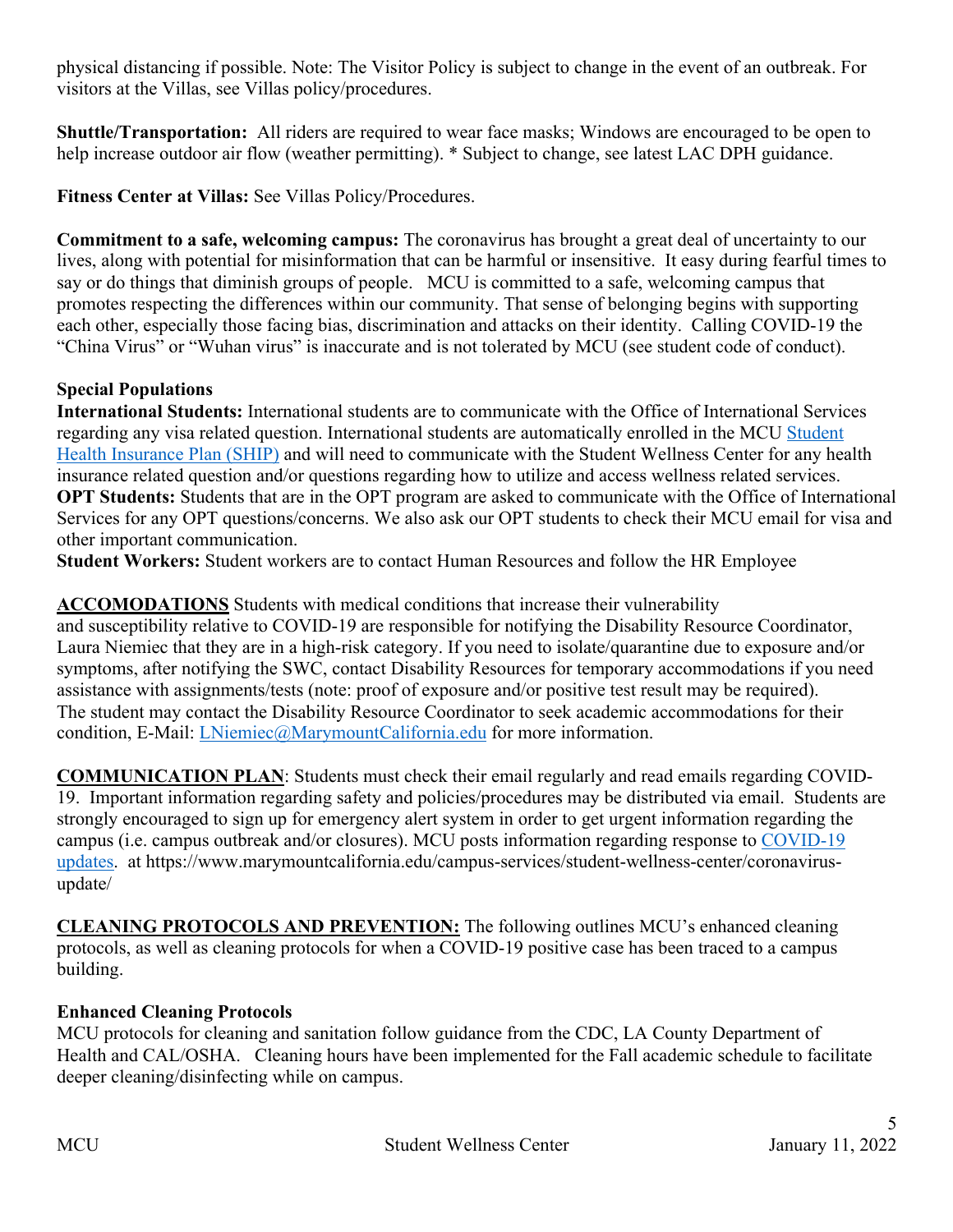**Protocols When a COVID-19 case has been traced to a campus building**: In the event an area is identified to

- have been occupied by an individual with a known COVID-19 case, the following step will be taken: • MCU Facilities department will identify areas of potential contamination and prevent entry to the
	- location, as well as work with Operations if personnel need to be relocated.
	- The area will be ventilated for 24 hours and then be cleaned and disinfected per public health guidance.

**Reporting COVID-19 Cases to the MCU Community**: MCU students, faculty and staff will be notified of confirmed positive COVID-19 cases with direct on-campus impact. Additional information will be shared directly with those who have had close contact to the extent possible.

**Prevention:** The CDC and LAC DPH have provided guidance on ways to prevent and slow the spread of COVID-19. Some examples are the following:

Wash your hands often with soap and water (or using a hand sanitizer with at least 60% alcohol)

Wear a face covering

Social/physical distancing (6+ feet)-recommended

Clean and disinfect your home and high touch areas

Wear gloves (if you are cleaning or caring for someone who is sick)

Note: Visit the CDC on ways to prevent getting sick: https://www.cdc.gov/coronavirus/2019-ncov/preventgetting-sick/index.html

# **QUARENTINE/ISOLATION/CONTACT TRACING**

### **Quarantine and Isolation**

**Quarantine:** Students who have been exposed but have no symptoms should quarantine. Student should remain separated from others for 10 days. Visit the CDC website for what to do if you are sick: https://www.cdc.gov/coronavirus/2019-ncov/if-you-are-sick/steps-when-sick.html

**Isolation:** Students that test positive for COVID-19 or have symptoms consistent with COVID-19 will be asked to isolate themselves at home (or if at the Villas in their residence). The Student Wellness Center will assist with contact tracing consistent with LADPH IHE Protocol for Management of Campus Exposures and assist students with obtaining testing. If a certain number (currently it's three)\* or more cases are identified within the MCU community, MCU will notify the LA County Department of Public Health (by calling 888- 397-3993 or 213-240-7821) and further instructions will be provided. \*Subject to change.

Please review this link for isolation guidance: http://publichealth.lacounty.gov/acd/ncorona2019/covidisolation/

#### **Close Contact/Quarantine:**

**You are a "close contact" if you were exposed to someone who tested positive\* for COVID-19 while they were infectious if:**

- a. You were within 6 feet of someone with COVID-19 for a total of 15 minutes or more over a 24-hour period.
- b. You had unprotected contact with body fluids and/or secretions from someone with COVID-19. For example, you were coughed or sneezed on, you shared a drinking cup or eating utensils, you kissed, or you provided care to them without wearing the right protective equipment.

*Note: You are not required to quarantine (you are exempt) if you do not have symptoms AND you are up to date on your COVID-vaccine including booster. See quarantine instructions from LAC DPH as you must still follow certain steps.* 

If you must quarantine, follow the quarantine instructions provided by LAC DPH.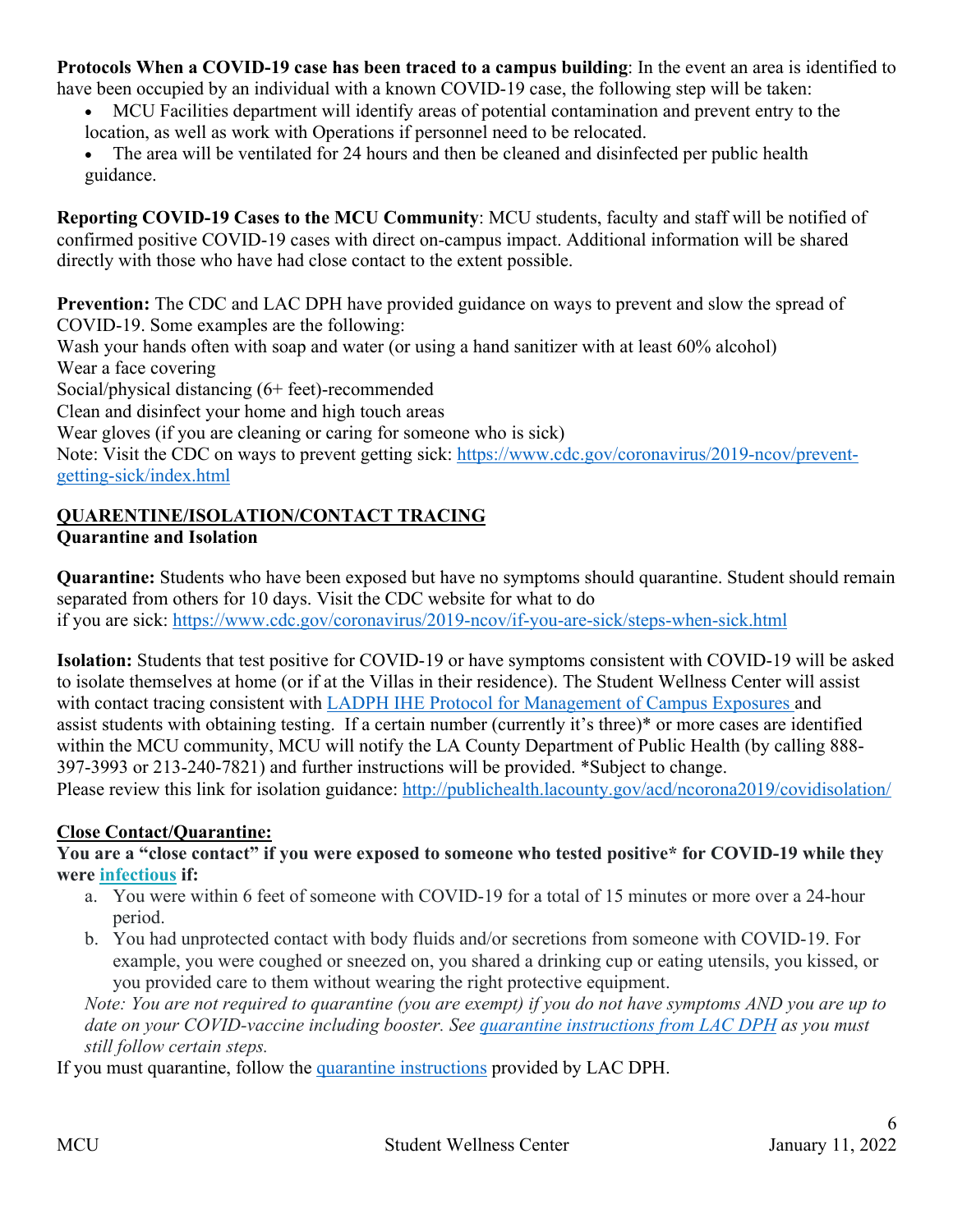### **Contact Tracing:**

We ask all our Mariners to do their part to keep your family, friends, and community safe. If you have been diagnosed with COVID-19, either the SWC Staff and/or public health worker will call you to check on your health. They will ask you who you've been in contact with and where you spent time while you were sick and may have spread COVID-19 to others (this information is confidential). You will be asked to stay at home and self-isolate (see resource above as to what to do if you are sick), if you are not doing so already. Selfisolation/quarantine means that you will remain in your home in a specific room/area, away from other people/pets, and using a separate bathroom (if possible). We would ask that you continue to monitor your health, if your symptoms worsen, seek medical care immediately.

*Note: All of the mentioned procedures above are subject to change due to LAC DPH and CDC guidance. Also, procedures for the Villas will vary (refer to the Villas COVID-19 protocols).*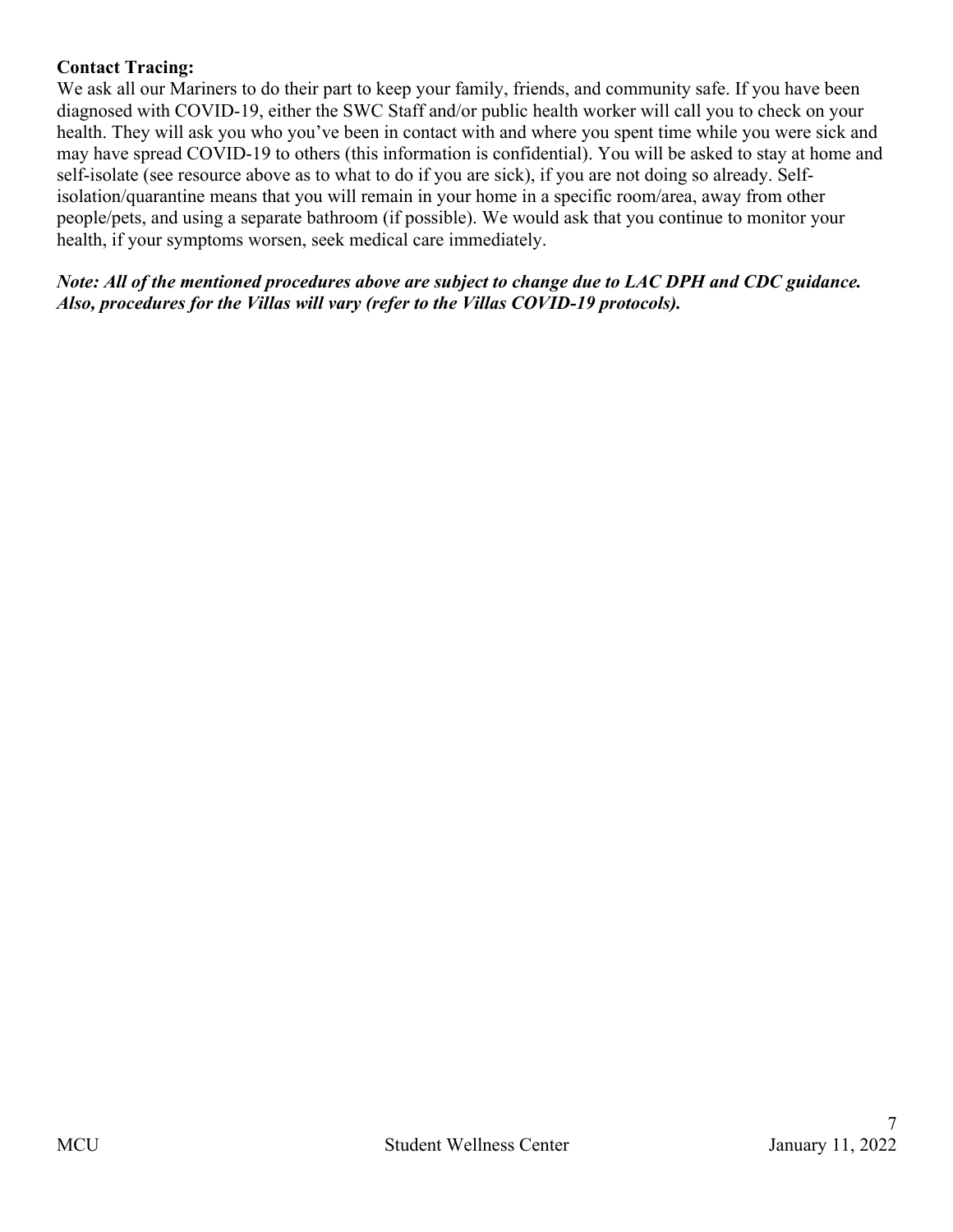#### References:

https://www.cdc.gov/coronavirus/2019-ncov/daily-life-coping/contact-tracing.html

http://publichealth.lacounty.gov/media/Coronavirus/

http://publichealth.lacounty.gov/acd/ncorona2019/masks/

http://publichealth.lacounty.gov/media/Coronavirus/docs/education/GuidanceHigherEducation.pdf?utm\_content =&utm\_medium=email&utm\_name=&utm\_source=govdelivery&utm\_term=

http://publichealth.lacounty.gov/media/Coronavirus/docs/protocols/ExposureManagementPlan\_HigherEd.pdf http://www.publichealth.lacounty.gov/media/Coronavirus/traveladvisory.htm